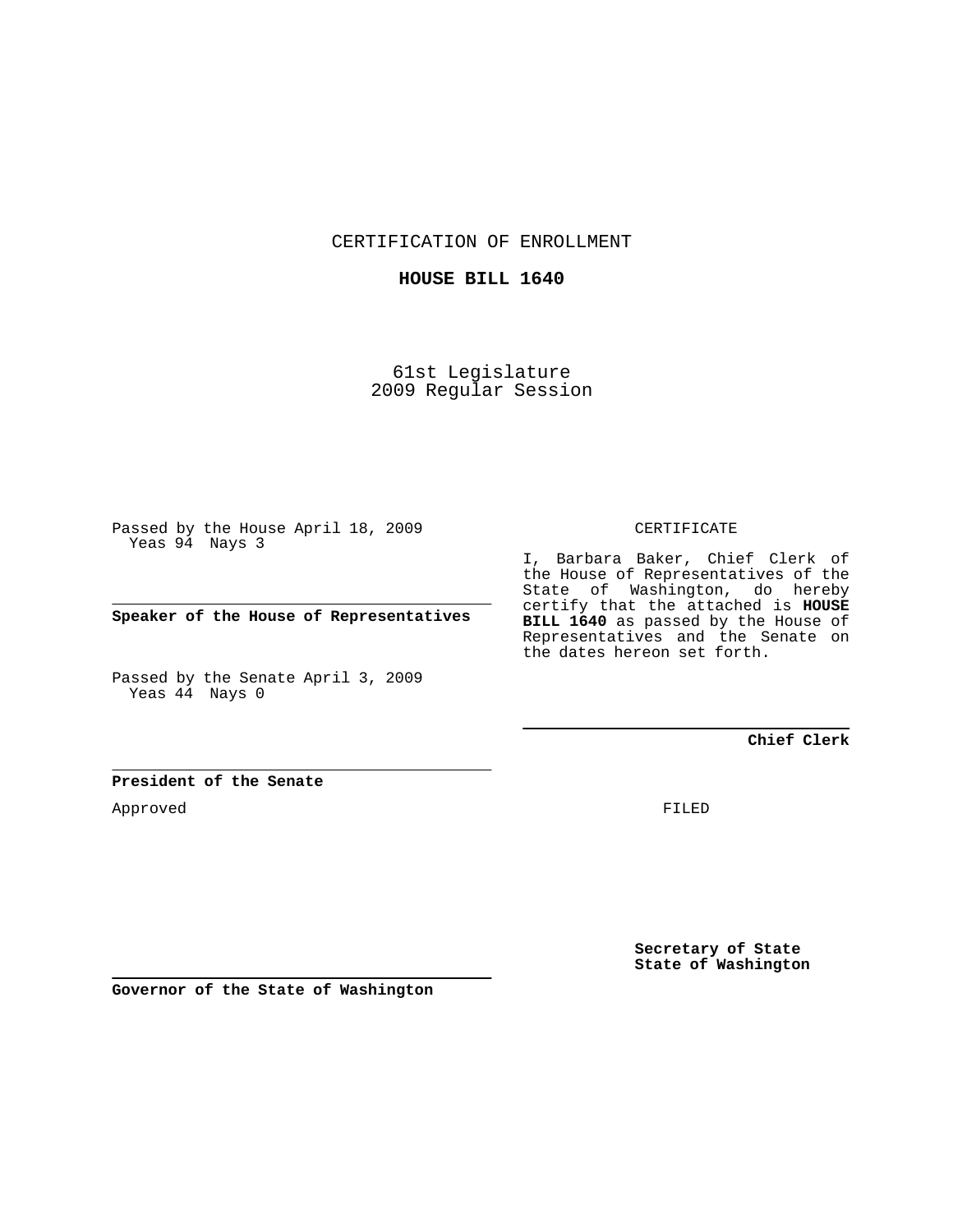# **HOUSE BILL 1640** \_\_\_\_\_\_\_\_\_\_\_\_\_\_\_\_\_\_\_\_\_\_\_\_\_\_\_\_\_\_\_\_\_\_\_\_\_\_\_\_\_\_\_\_\_

\_\_\_\_\_\_\_\_\_\_\_\_\_\_\_\_\_\_\_\_\_\_\_\_\_\_\_\_\_\_\_\_\_\_\_\_\_\_\_\_\_\_\_\_\_

#### AS AMENDED BY THE SENATE

Passed Legislature - 2009 Regular Session

## **State of Washington 61st Legislature 2009 Regular Session**

**By** Representatives Kessler, Armstrong, Hunt, Sells, Alexander, Appleton, and Kenney; by request of University of Washington

Read first time 01/26/09. Referred to Committee on State Government & Tribal Affairs.

 1 AN ACT Relating to private financial and commercial investment 2 information received by the University of Washington for purposes of 3 the consolidated endowment fund; amending RCW 42.56.270; adding a new 4 section to chapter 28B.20 RCW; and creating a new section.

5 BE IT ENACTED BY THE LEGISLATURE OF THE STATE OF WASHINGTON:

 6 NEW SECTION. **Sec. 1.** The intent of this act is to clarify 7 provisions governing disclosure of information related to University of 8 Washington endowment investments, and thereby improve the university's 9 ability to maximize the performance of its endowment portfolio. For 10 endowment investments in privately managed funds, this act requires 11 disclosure of the names of the funds, the amounts invested in the 12 funds, and quarterly performance results for the endowment's portfolio 13 of investments in such funds. These disclosures are intended to 14 provide the public with information about the overall performance of 15 the privately managed endowment investments, while prohibiting 16 disclosure of proprietary information that could result in loss to the 17 endowment or to persons who provide the proprietary information.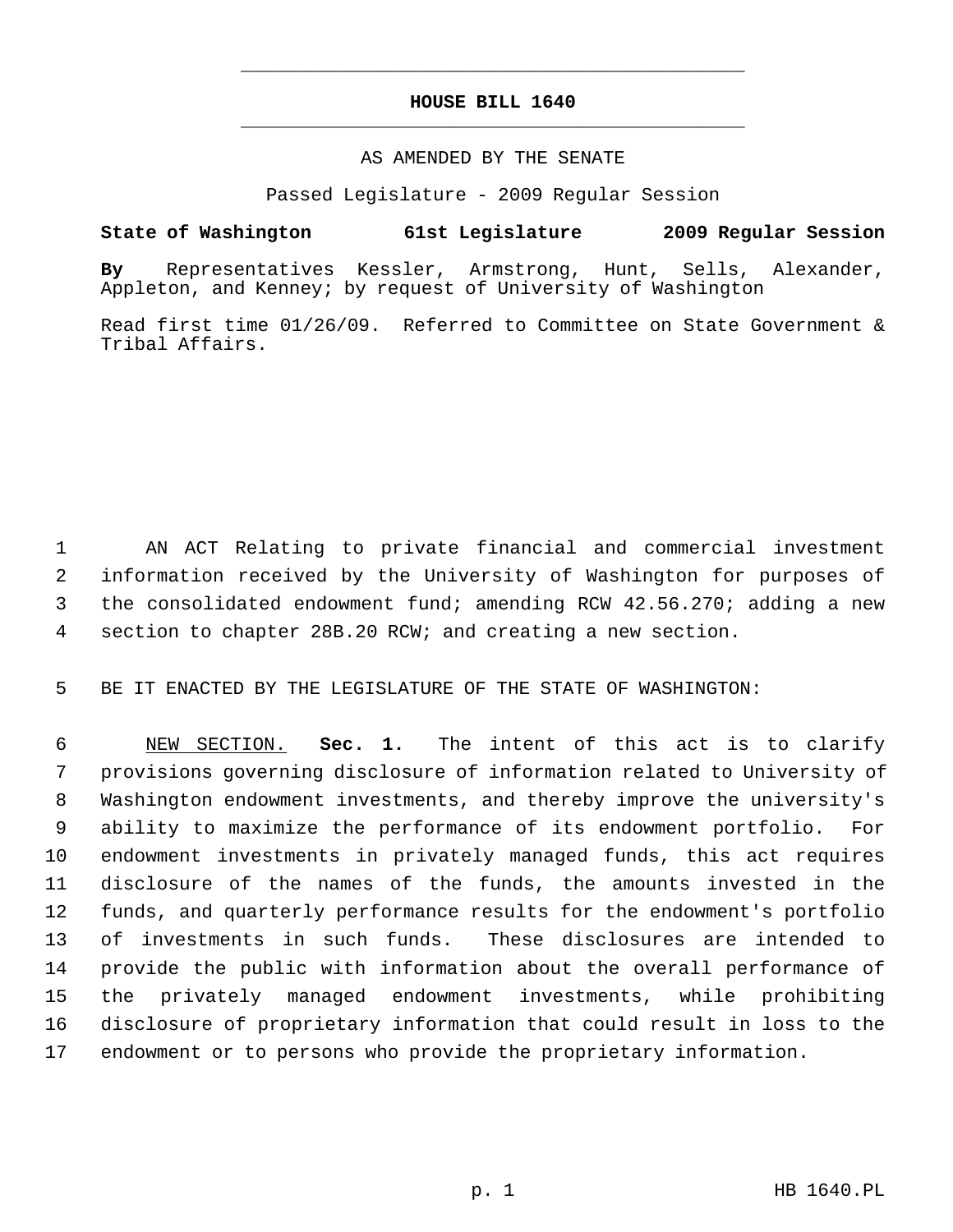1 NEW SECTION. **Sec. 2.** A new section is added to chapter 28B.20 RCW 2 to read as follows:

 3 The University of Washington must disclose: (1) The names and 4 commitment amounts of the private funds in which it is invested; and 5 (2) the aggregate quarterly performance results for its portfolio of 6 investments in such funds. The University of Washington shall have 7 formal policies addressing conflicts of interest in regard to the 8 private funds in which the endowment is invested, in compliance with 9 RCW 42.52.190, and shall post these policies on their public web site.

10 **Sec. 3.** RCW 42.56.270 and 2008 c 306 s 1 are each amended to read 11 as follows:

12 The following financial, commercial, and proprietary information is 13 exempt from disclosure under this chapter:

14 (1) Valuable formulae, designs, drawings, computer source code or 15 object code, and research data obtained by any agency within five years 16 of the request for disclosure when disclosure would produce private 17 gain and public loss;

18 (2) Financial information supplied by or on behalf of a person, 19 firm, or corporation for the purpose of qualifying to submit a bid or 20 proposal for (a) a ferry system construction or repair contract as 21 required by RCW 47.60.680 through 47.60.750 or (b) highway construction 22 or improvement as required by RCW 47.28.070;

23 (3) Financial and commercial information and records supplied by 24 private persons pertaining to export services provided under chapters 25 43.163 and 53.31 RCW, and by persons pertaining to export projects 26 under RCW 43.23.035;

27 (4) Financial and commercial information and records supplied by 28 businesses or individuals during application for loans or program 29 services provided by chapters 43.325, 43.163, 43.160, 43.330, and 30 43.168 RCW, or during application for economic development loans or 31 program services provided by any local agency;

32 (5) Financial information, business plans, examination reports, and 33 any information produced or obtained in evaluating or examining a 34 business and industrial development corporation organized or seeking 35 certification under chapter 31.24 RCW;

36 (6) Financial and commercial information supplied to the state 37 investment board by any person when the information relates to the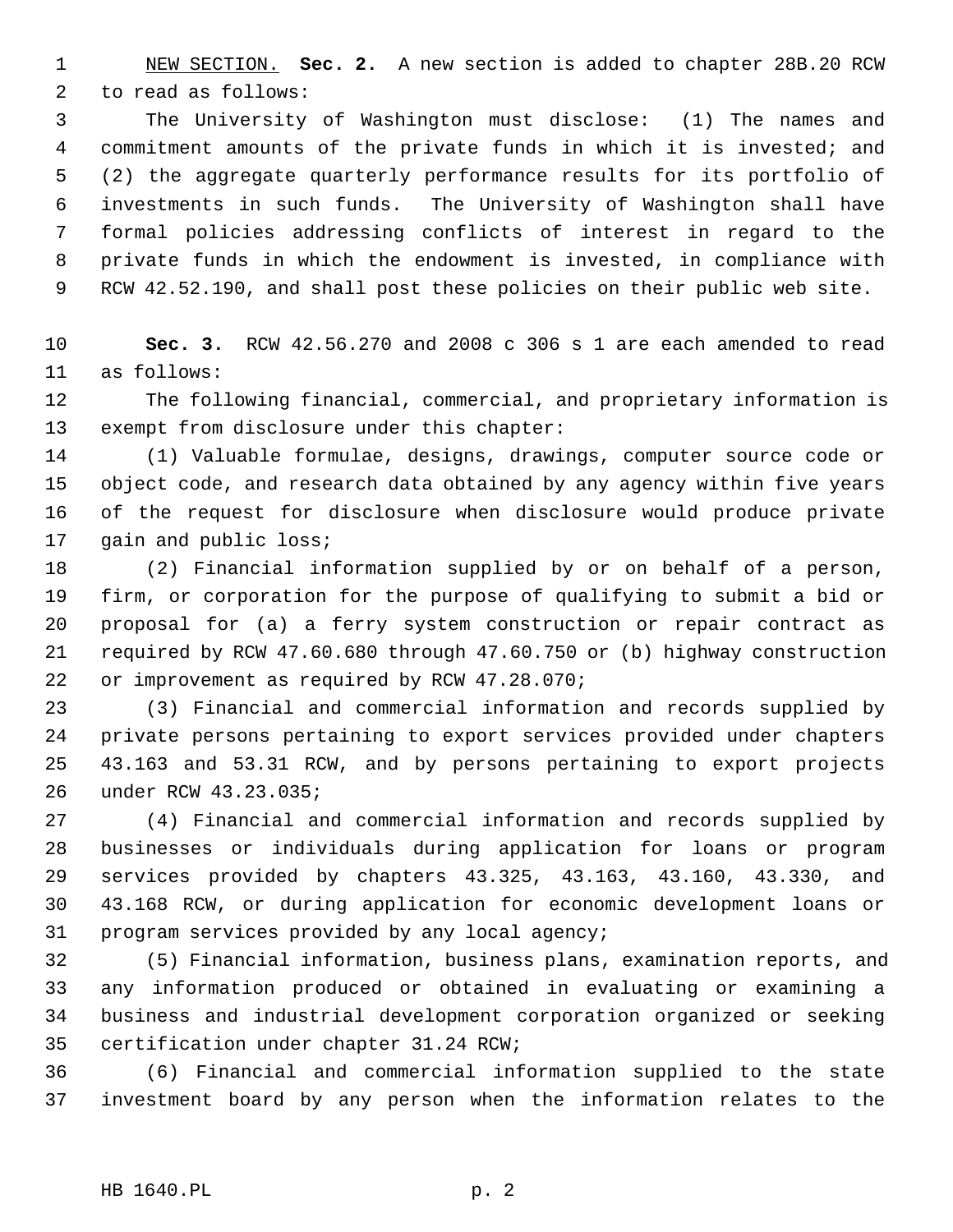1 investment of public trust or retirement funds and when disclosure 2 would result in loss to such funds or in private loss to the providers 3 of this information;

4 (7) Financial and valuable trade information under RCW 51.36.120;

 5 (8) Financial, commercial, operations, and technical and research 6 information and data submitted to or obtained by the clean Washington 7 center in applications for, or delivery of, program services under 8 chapter 70.95H RCW;

 9 (9) Financial and commercial information requested by the public 10 stadium authority from any person or organization that leases or uses 11 the stadium and exhibition center as defined in RCW 36.102.010;

12 (10)(a) Financial information, including but not limited to account 13 numbers and values, and other identification numbers supplied by or on 14 behalf of a person, firm, corporation, limited liability company, 15 partnership, or other entity related to an application for a horse 16 racing license submitted pursuant to RCW 67.16.260(1)(b), liquor 17 license, gambling license, or lottery retail license;

18 (b) Internal control documents, independent auditors' reports and 19 financial statements, and supporting documents: (i) Of house-banked 20 social card game licensees required by the gambling commission pursuant 21 to rules adopted under chapter 9.46 RCW; or (ii) submitted by tribes 22 with an approved tribal/state compact for class III gaming;

23 (11) Proprietary data, trade secrets, or other information that 24 relates to: (a) A vendor's unique methods of conducting business; (b) 25 data unique to the product or services of the vendor; or (c) 26 determining prices or rates to be charged for services, submitted by 27 any vendor to the department of social and health services for purposes 28 of the development, acquisition, or implementation of state purchased 29 health care as defined in RCW 41.05.011;

30 (12)(a) When supplied to and in the records of the department of 31 community, trade, and economic development:

32 (i) Financial and proprietary information collected from any person 33 and provided to the department of community, trade, and economic 34 development pursuant to RCW 43.330.050(8); and

35 (ii) Financial or proprietary information collected from any person 36 and provided to the department of community, trade, and economic 37 development or the office of the governor in connection with the 38 siting, recruitment, expansion, retention, or relocation of that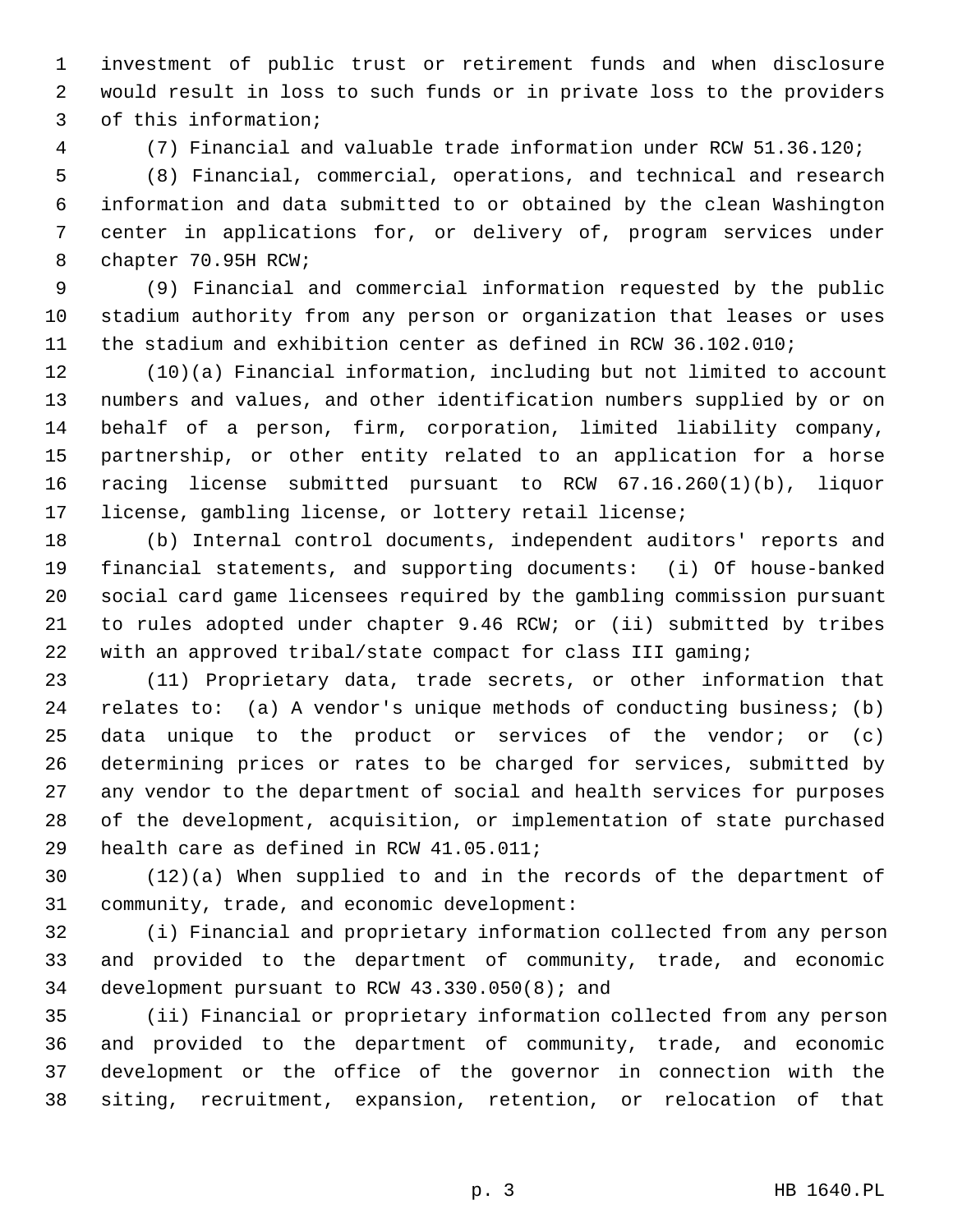1 person's business and until a siting decision is made, identifying 2 information of any person supplying information under this subsection 3 and the locations being considered for siting, relocation, or expansion 4 of a business;

 5 (b) When developed by the department of community, trade, and 6 economic development based on information as described in (a)(i) of 7 this subsection, any work product is not exempt from disclosure;

 8 (c) For the purposes of this subsection, "siting decision" means 9 the decision to acquire or not to acquire a site;

10 (d) If there is no written contact for a period of sixty days to 11 the department of community, trade, and economic development from a 12 person connected with siting, recruitment, expansion, retention, or 13 relocation of that person's business, information described in (a)(ii) 14 of this subsection will be available to the public under this chapter;

15 (13) Financial and proprietary information submitted to or obtained 16 by the department of ecology or the authority created under chapter 17 70.95N RCW to implement chapter 70.95N RCW;

18 (14) Financial, commercial, operations, and technical and research 19 information and data submitted to or obtained by the life sciences 20 discovery fund authority in applications for, or delivery of, grants 21 under chapter 43.350 RCW, to the extent that such information, if 22 revealed, would reasonably be expected to result in private loss to the 23 providers of this information;

24 (15) Financial and commercial information provided as evidence to 25 the department of licensing as required by RCW 19.112.110 or 26 19.112.120, except information disclosed in aggregate form that does 27 not permit the identification of information related to individual fuel 28 licensees;

29 (16) Any production records, mineral assessments, and trade secrets 30 submitted by a permit holder, mine operator, or landowner to the 31 department of natural resources under RCW 78.44.085;

32 (17)(a) Farm plans developed by conservation districts, unless 33 permission to release the farm plan is granted by the landowner or 34 operator who requested the plan, or the farm plan is used for the 35 application or issuance of a permit;

36 (b) Farm plans developed under chapter 90.48 RCW and not under the 37 federal clean water act, 33 U.S.C. Sec. 1251 et seq., are subject to 38 RCW 42.56.610 and 90.64.190;